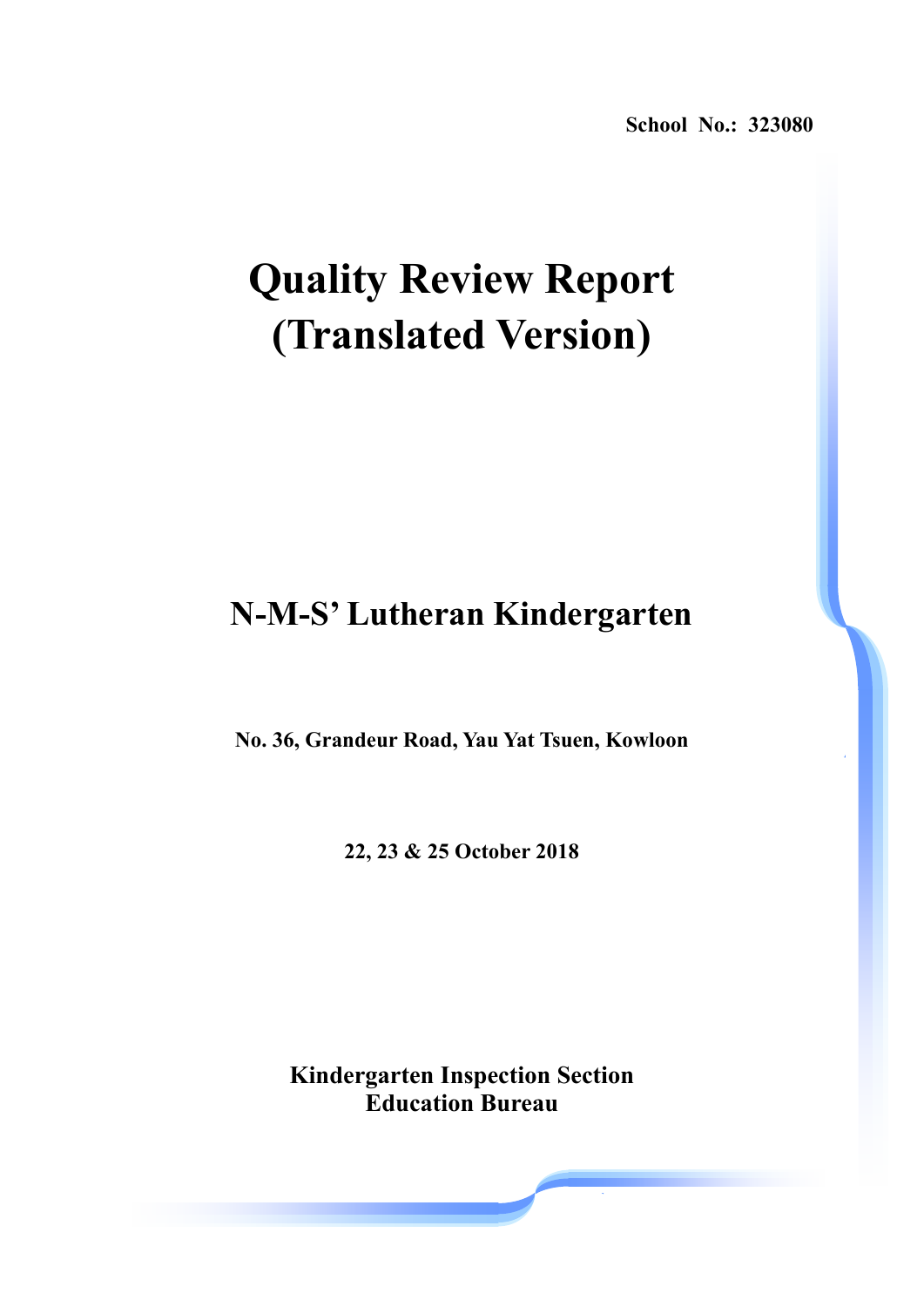### **Education Bureau The Government of the Hong Kong Special Administrative Region (2019)**

*This report can be reproduced in part or in whole, but should not be used for any commercial publicity. The original source should be cited when reproducing the report.* 

*This English translation is for reference only. In case of discrepancy between the English version and the Chinese version, the Chinese version shall prevail.*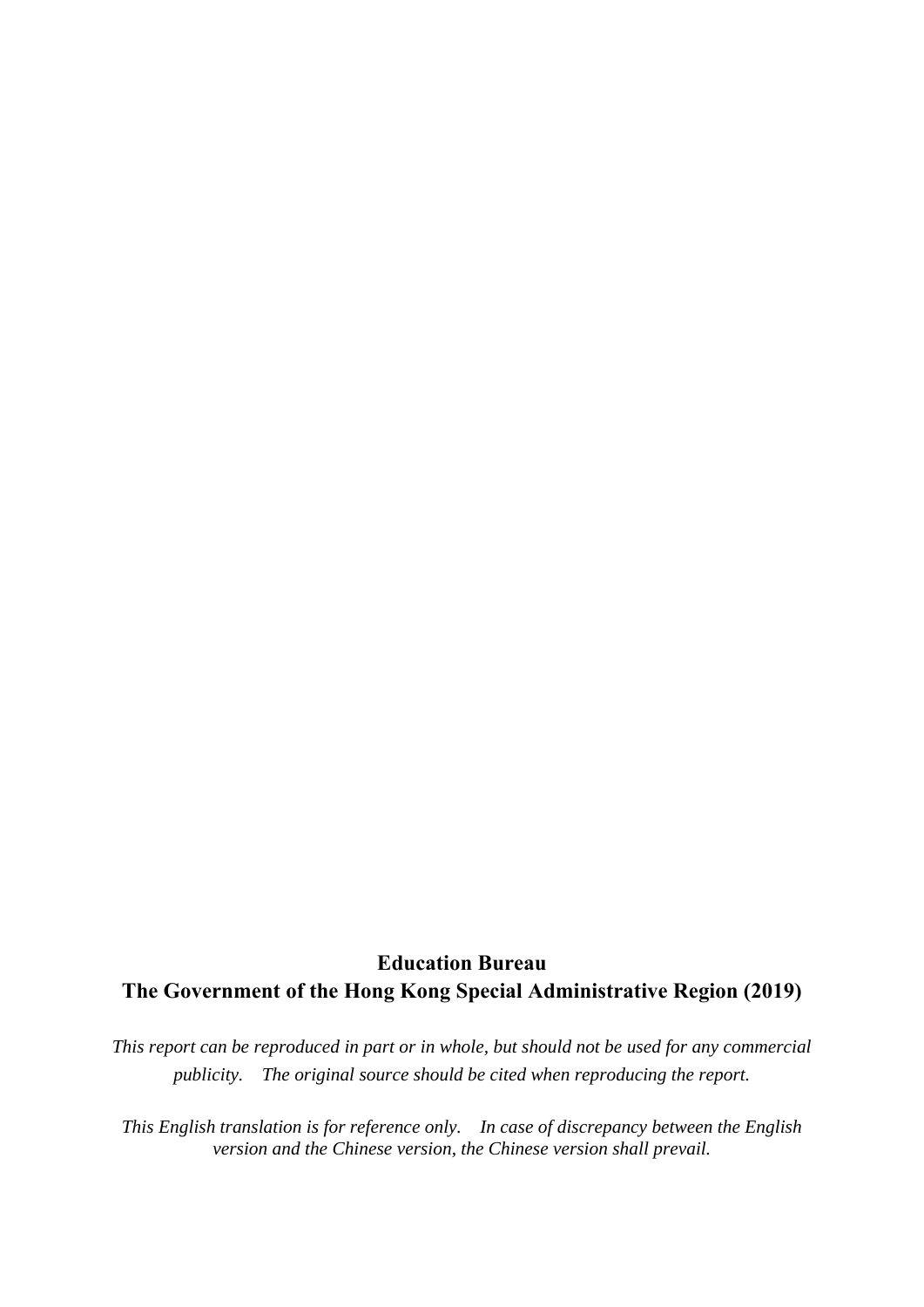#### **Dates of Quality Review: 22, 23 & 25 October 2018**

- **School met the standards of Quality Review**
- **School did not meet the standards of Quality Review**

#### **School Performance**

#### **1. Promoting Continuous Development of School**

- 1.1 The roles and responsibilities of the school management are clearly defined. Two senior teachers perform their respective duties to assist the principal to coordinate and monitor administrative work as well as curriculum implementation. The management arranges suitable training for teachers and assigns work according to their interests and abilities with a view to unleashing their potential. In recent years, the school has empowered teachers by inviting them to assist with administrative and coordination work in turns. This can strategically pass on school management's experience and further strengthen the team's professional capacity.
- 1.2 The school clearly understands the importance of school self-evaluation. The management leads teachers to draw reference from the comments of stakeholders and the review results of their daily work for examining the school situation objectively and setting school's annual development directions. Moreover, the school has actively followed up the recommendations of the previous Quality Review by promoting school-based curriculum development. It has provided teachers with training by making good use of external professional support services and encouraged teachers to put what they have learnt into practice by revising the curriculum design, for example, adjusting arrangements of homework and language learning, and refining the assessment mechanism of child learning experiences. Building on the previous experience of organising training and implementing language activities, the school has set "boosting children's interest in language learning" as the major concern in the past two years and has improved teacher's skills of planning and implementing language activities in a step-by-step manner. Other than that, promoting children's learning through play is another major concern of the school this year. The school has participated in school-based support services in an attempt to enhance teachers' professional knowledge in play and improve their skills of activity design, with a view to fostering children's inquisitive attitude and problem-solving skills. This project is still at an initial stage and its effectiveness is yet to be seen.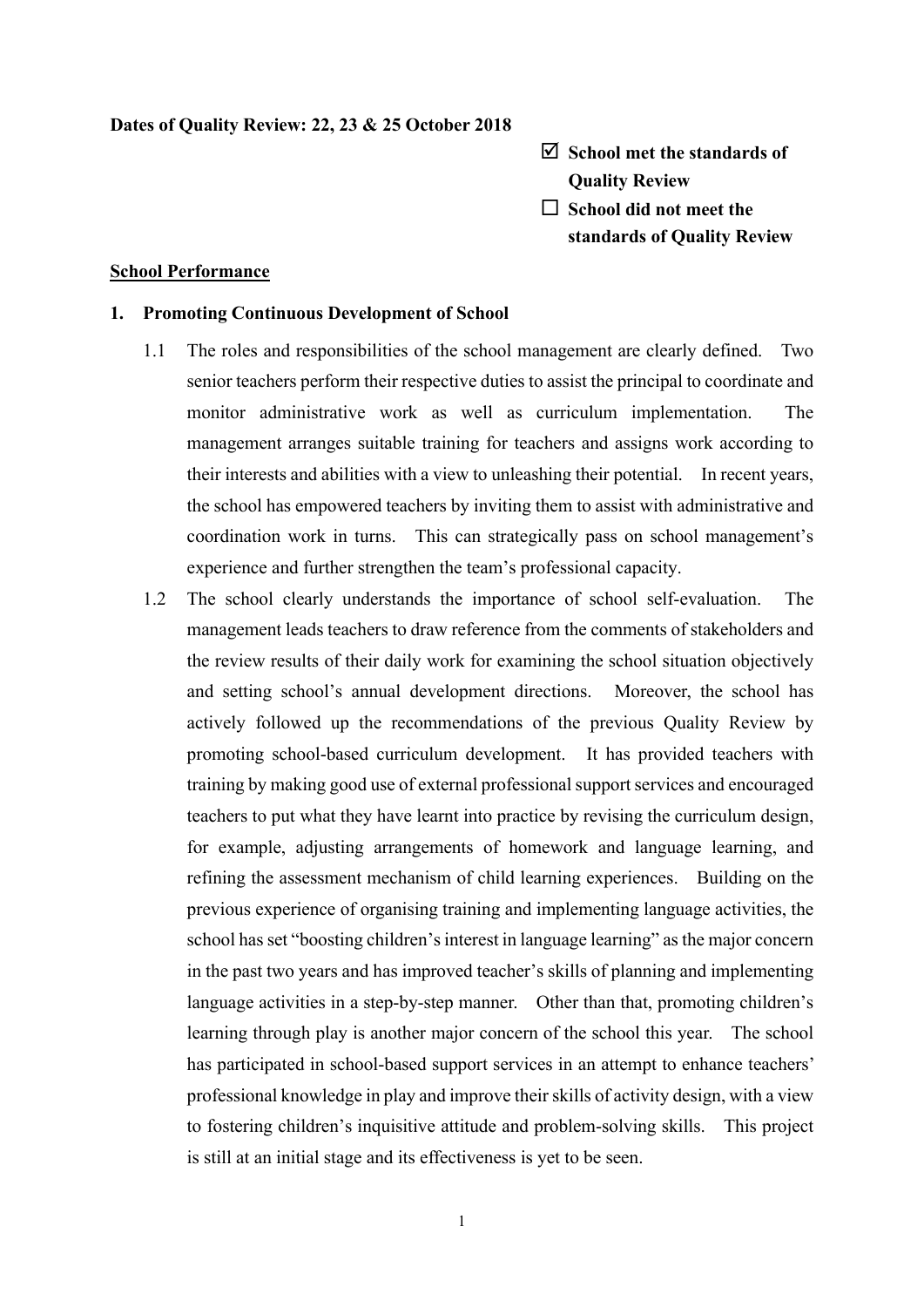- 1.3 The school values parents' work and understands that parental support and cooperation are key factors to the healthy development of children. Apart from maintaining close connection with parents through daily contact, the school has established a number of channels to collect and follow up parents' feedbacks, for example, sharing its annual development directions with parents through the school website to deepen their understanding of the school. The school organises parents' meetings and lesson observation to engage parents in children's learning and keeps them informed of the latest learning situation of their children as well as the rationale of the school curriculum. As the parent-teacher association has become mature, the school progressively makes good use of parents' expertise and invites them to assist in coordinating various activities such as family trips and parent seminars, in order to promote home-school communication and cooperation. Parents are delighted to participate in school activities. Their recognition and support for the work of the school are conducive to the sustainable development of the school.
- 1.4 With a clear identification and referral mechanism in place, the school helps children with special needs get suitable services in a timely manner. In recent years, the school has optimised external resources to arrange for teacher training, with a view to strengthening their abilities of catering for children's diverse needs. Besides, teachers with relevant knowledge and experience maintain communication with class teachers to help them develop strategies for supporting children in need with appropriate care.

#### **2. Learning and Teaching**

2.1 The school devises a curriculum outline for each grade level by referring to the *Kindergarten Education Curriculum Guide*, and adopts an integrated approach based on real-life themes. The curriculum content not only covers all learning areas but also includes the cultivation of the children's attitudes and the learning of skills and knowledge. Teachers develop class-based teaching plans and arrange visiting activities with reference to children's interests, abilities and needs. This helps enhance children's learning motivation and interests, and enrich their learning experience. The school also emphasises on children's moral development, and sets it as a key task last year. Moral education has been incorporated into daily activities through stories, news sharing, etc. As such, children are able to develop positive attitude and value gradually. With regard to daily schedules, children learn in individual, group and whole-class activities every day. They are given adequate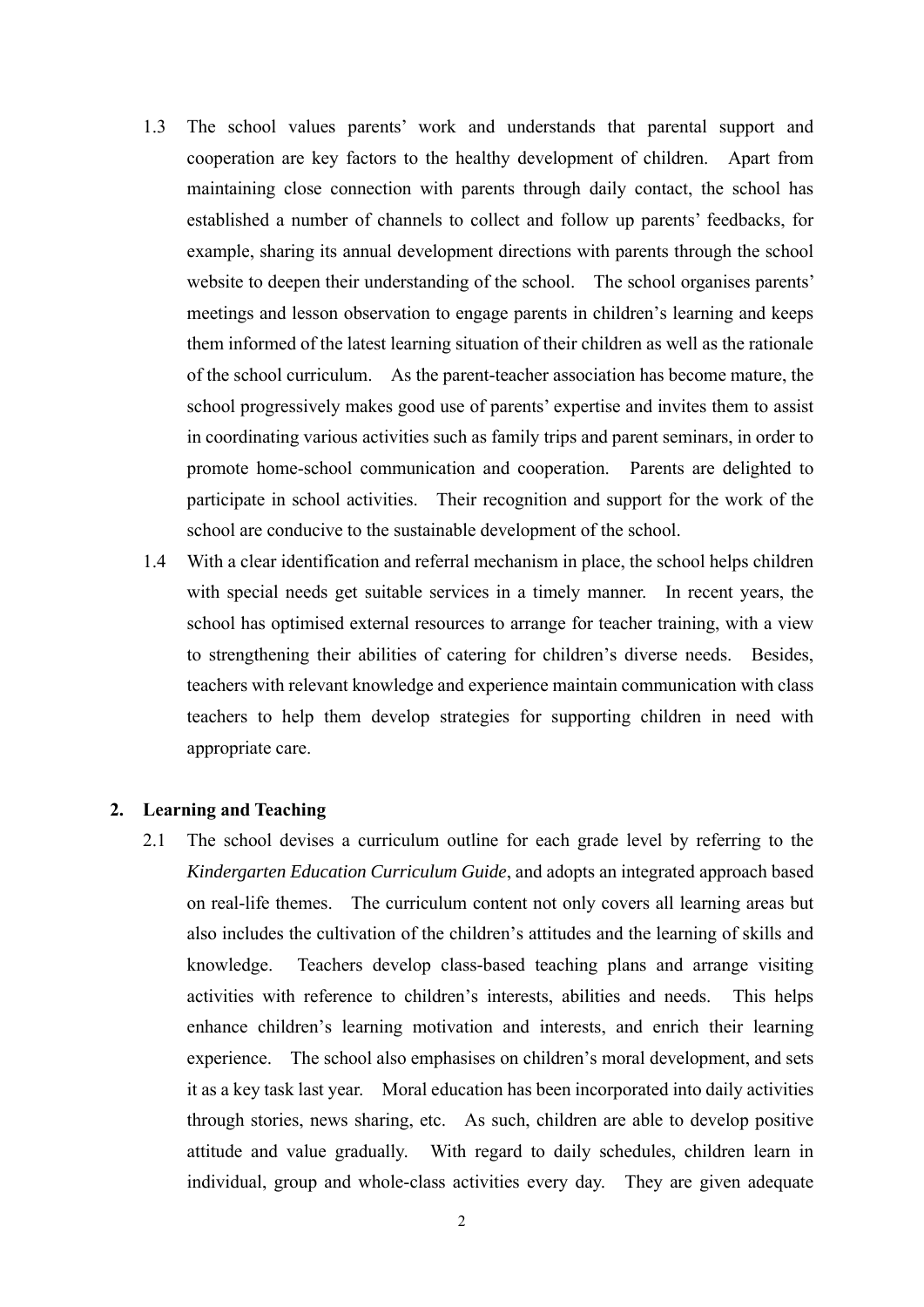opportunities to participate in music, physical, free choice activities, etc.

- 2.2 The school formulates policies for assessing children's learning experiences, which is in line with the school-based curriculum objectives. Children are assessed by means of continuous observation. Teachers record children's learning performance in different areas regularly using different assessment tools. At the end of the school year, teachers compile the formative assessment information to conclude children's performance during the period, informing parents of their children's learning progress. Teachers assess children objectively in accordance with clear assessment guidelines. Besides the above information, the learning portfolio also includes children's feedback. Teachers use simple pictures to guide children to review what they have learnt effectively. Moreover, in the hope of obtaining information of children's learning situation from the perspective of parents, the school invites parents to assess their children using the same evaluation form of teachers. This practice is too demanding for parents and the effectiveness of asking parents to evaluate children's performance is in doubt. The school should improve the approach of parents' assessment by asking parents to observe their children's behaviour at home in a reallife context, in order to improve the effectiveness of child assessment system.
- 2.3 The school accords high priority to children's language development. In recent years, it has solicited external professional support services to equip "seed teachers" first. Last year the school's major concern was to enhance children's interests in language learning. The "seed teachers" shared their teaching experiences, coplanned with other teachers, conducted lesson observation, etc., to improve teachers' skills of planning and implementing language activities in a step-by-step manner. Last year, the school also re-organised and tried out English activities in all grade levels. The activities were then fine-tuned so as to make continuous improvement for the arrangement. This year, the school continues to promote children's interests in language learning. It encourages class teachers to conduct activities jointly with English-speaking tutors so that they could learn from one another, and work together to create an authentic language environment. The class teachers and tutors use different teaching strategies during activities, such as storytelling, singing nursery rhymes and reading aloud, to motivate children to learn the language. Children are interested in the activities.
- 2.4 To cater for the needs of K3 children in transiting to primary one, the school invites primary school principals to explain the primary one admission system to parents. Alumni's parents are invited to share the tips of helping children transit and adapt to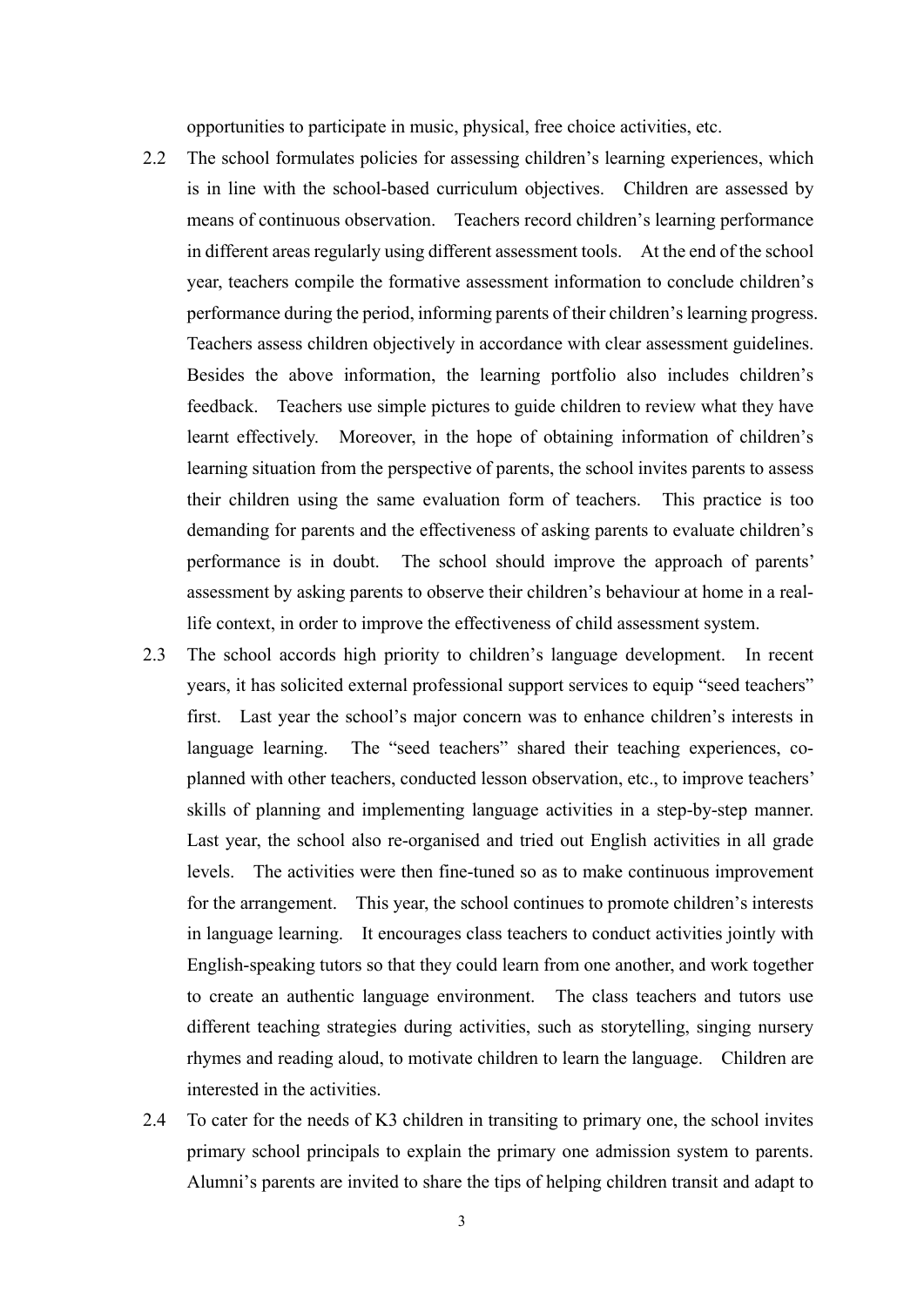primary one. These activities enable parents to have a better understanding on how to prepare their children for the interface between kindergarten and primary school. The school arranges simulation activities for children to experience activities of the primary school subjects as well. However, the simulation period is rather long and the content of some homework is considered too demanding. The management must lead teachers to improve the arrangement of simulation activities according to the developmental needs of children so as to get children psychologically prepared for primary school life.

- 2.5 The school management is in charge of curriculum coordination and monitoring, it leads teachers to co-plan lessons and coordinates the curriculum arrangement across all grade levels to ensure it is a spiral curriculum. Making reference to the information of curriculum reviews and child assessment, and considering the interests and needs of children in individual classes, teachers develop teaching plans and design classroom environment. The management monitors curriculum implementation and gives appropriate feedback and support to teachers by conducting classroom walkthroughs, vetting teaching documents and so forth. Teachers conduct teaching reflections and thematic reviews constantly. Most teachers are able to review the curriculum and teaching effectiveness based on children's performance, and make suggestions for improvement. The management could continue to act as a curriculum leader to further enhance the reflective capabilities of all teachers with a view to refining the school-based curriculum design continuously.
- 2.6 There are indoor and outdoor playgrounds in the school, and they are equipped with sandpits, slides, ride-on cars, etc. Teachers utilise the space fully to design various kinds of physical activities to facilitate the gross motor development of children. Children's art and craft work are displayed around the campus, encouraging children to appreciate one another and fostering their sense of belonging towards the school. Children are free to enter different interest corners in the classroom and engage in activities. Most corner activities are theme-related, which help children consolidate what they have learnt and extend their thematic learning. Materials are amply and neatly prepared in the interest corners, with clear labels guiding children to retrieve things in a proper manner. There is enough space for children to engage in activities or play with peers. Children are familiar with the rules of interest corners and able to choose their favourite activities according to their interests. They also regulate the number of participants in a corner on their own. They tidy up things properly at the end of activities, demonstrating good self-management abilities. Teachers